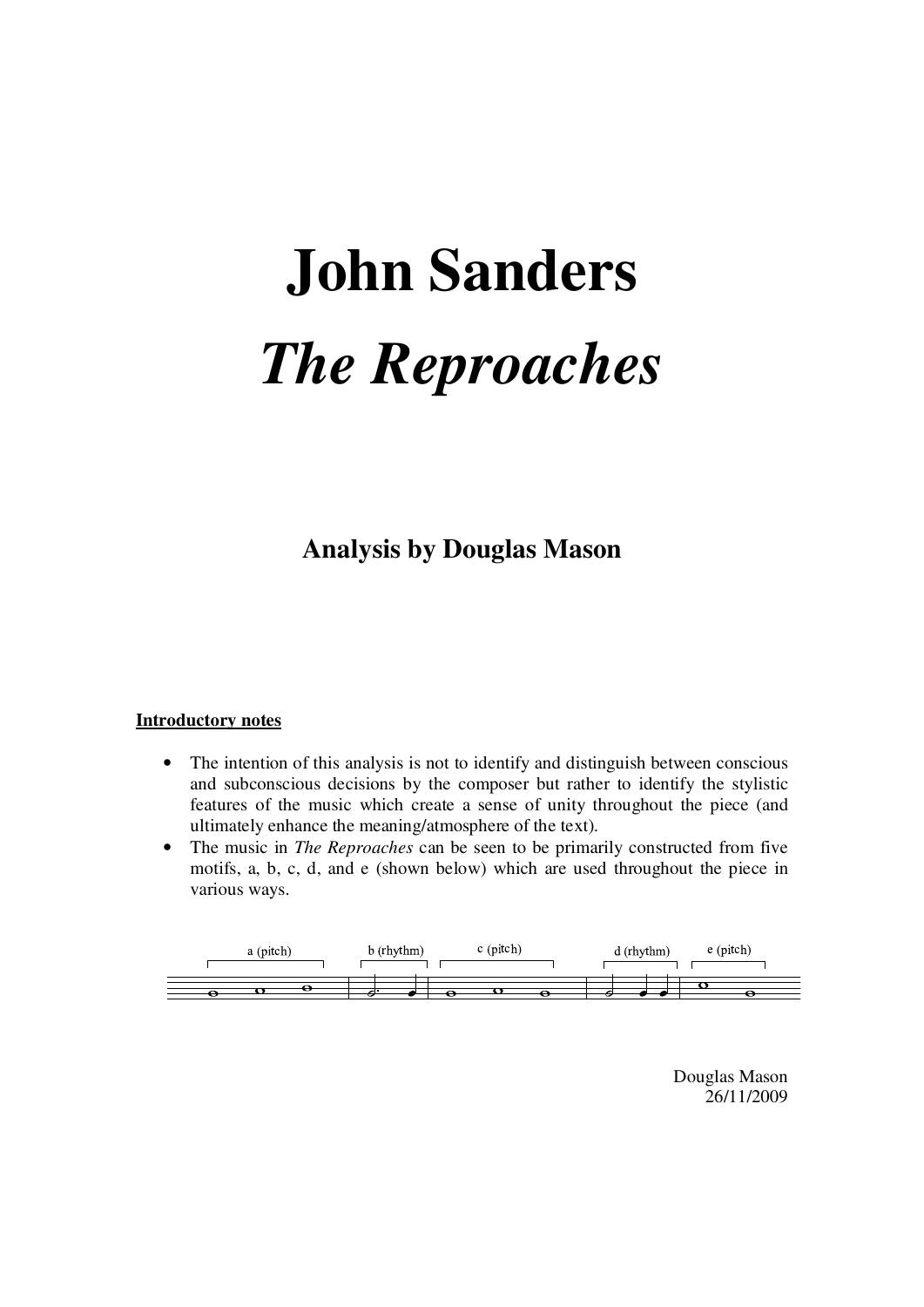## John Sanders - The Reproaches Analysis by Douglas Mason

### O My People (1)



Reproduced by permission of the RSCM.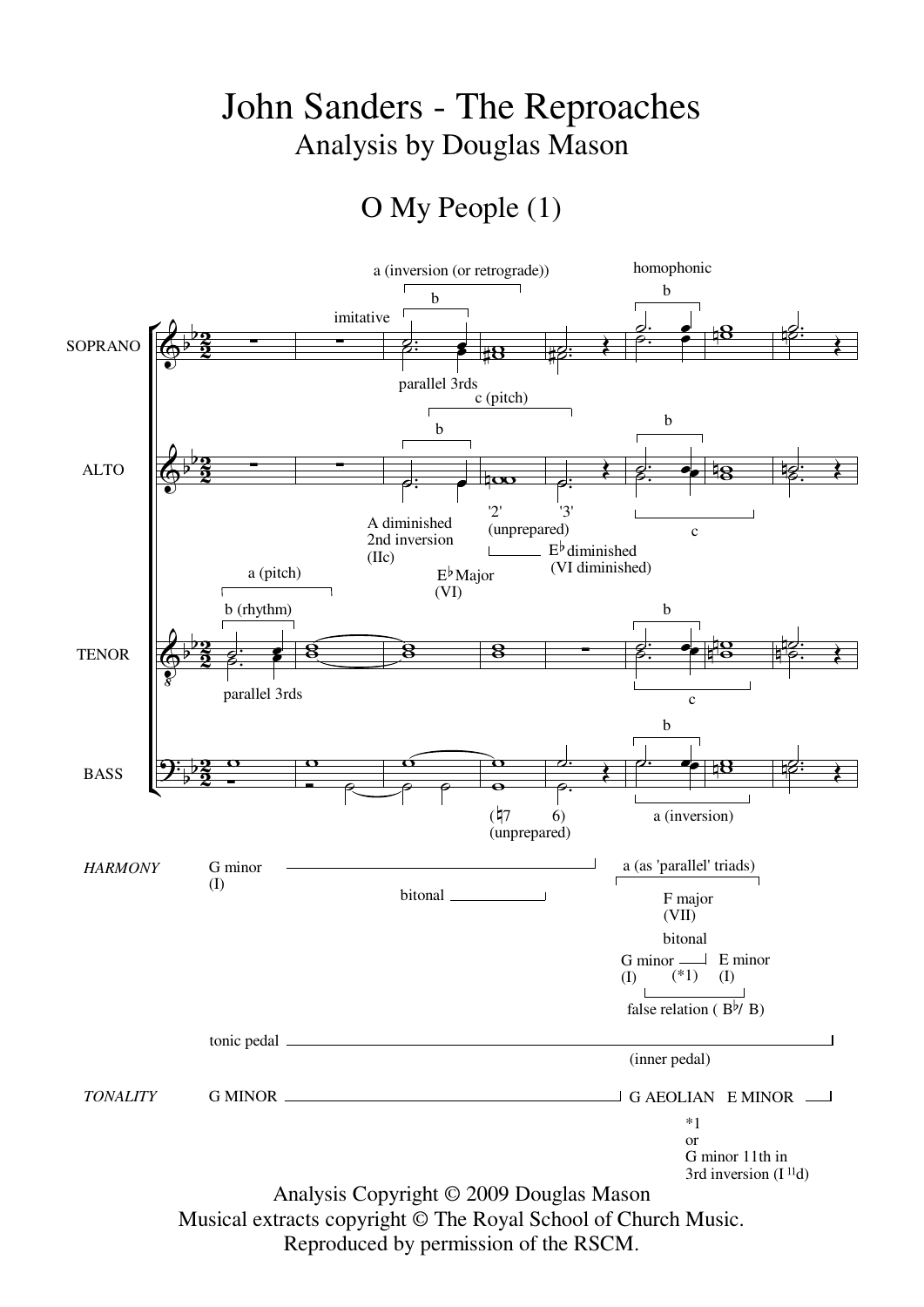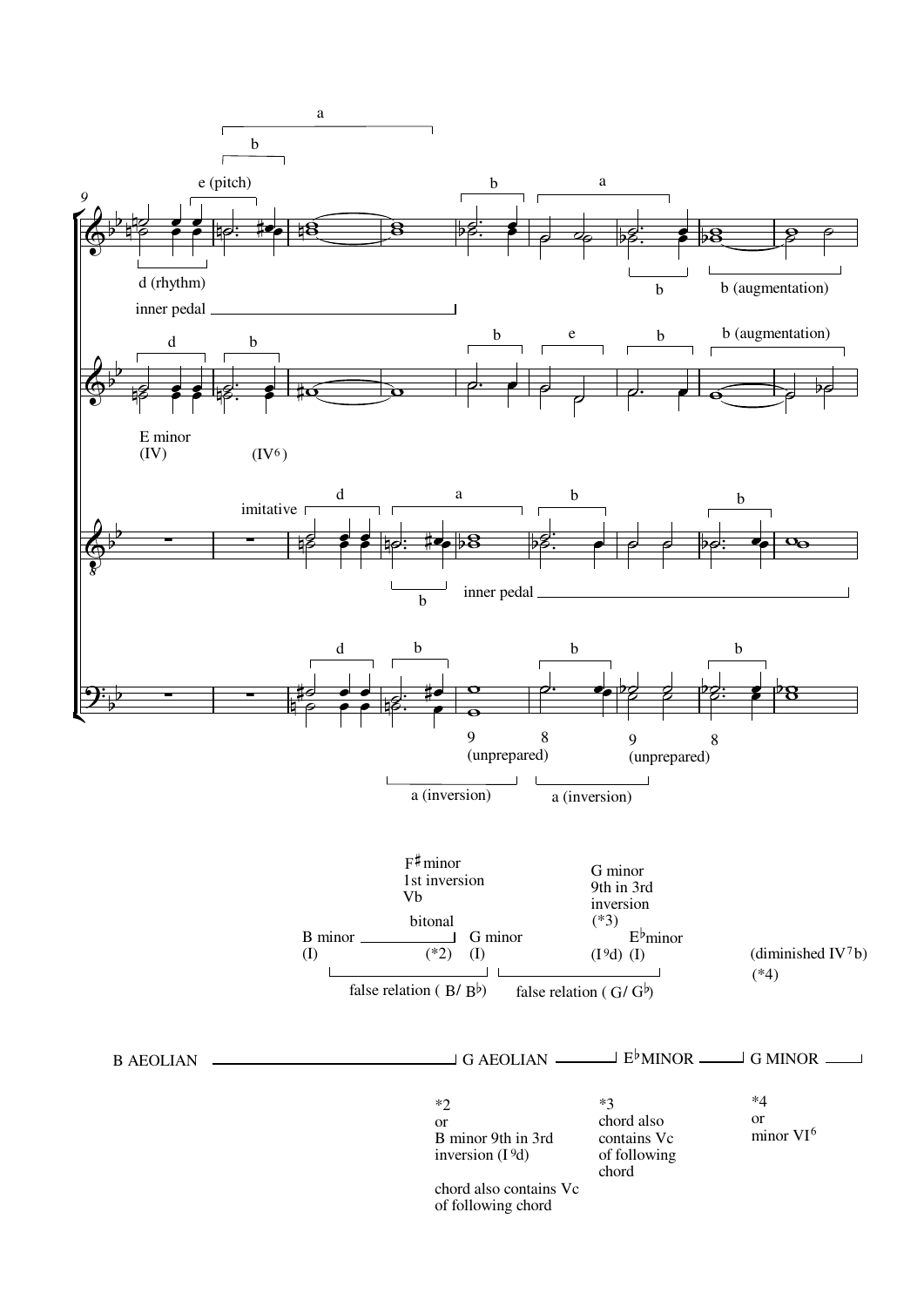homophonic



 $\overline{1}$ 

| D minor |                   | G minor |
|---------|-------------------|---------|
| (V)     | (V <sup>7</sup> ) | (I)     |

```
G AEOLIAN
```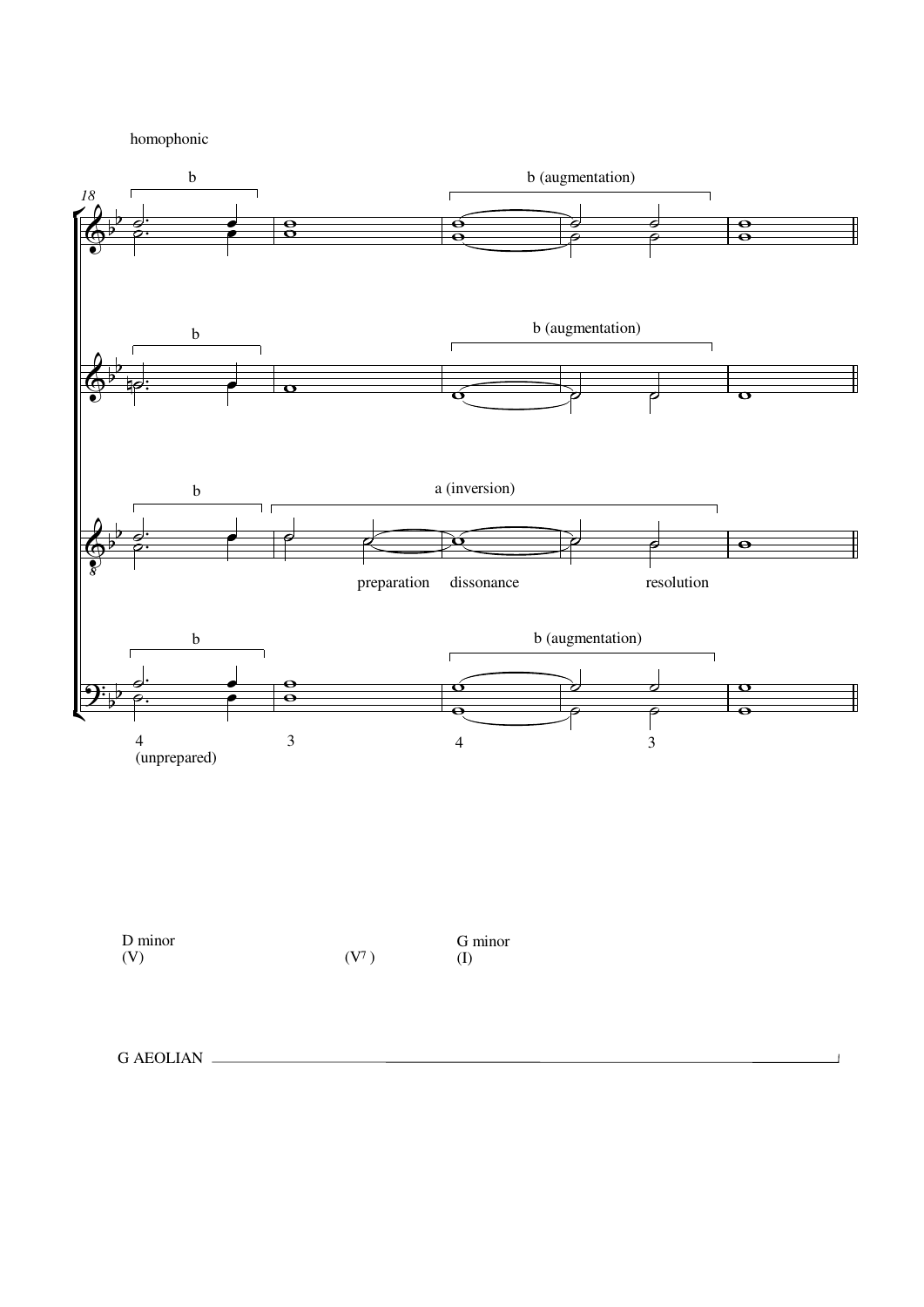# Verses One, and Four to Nine

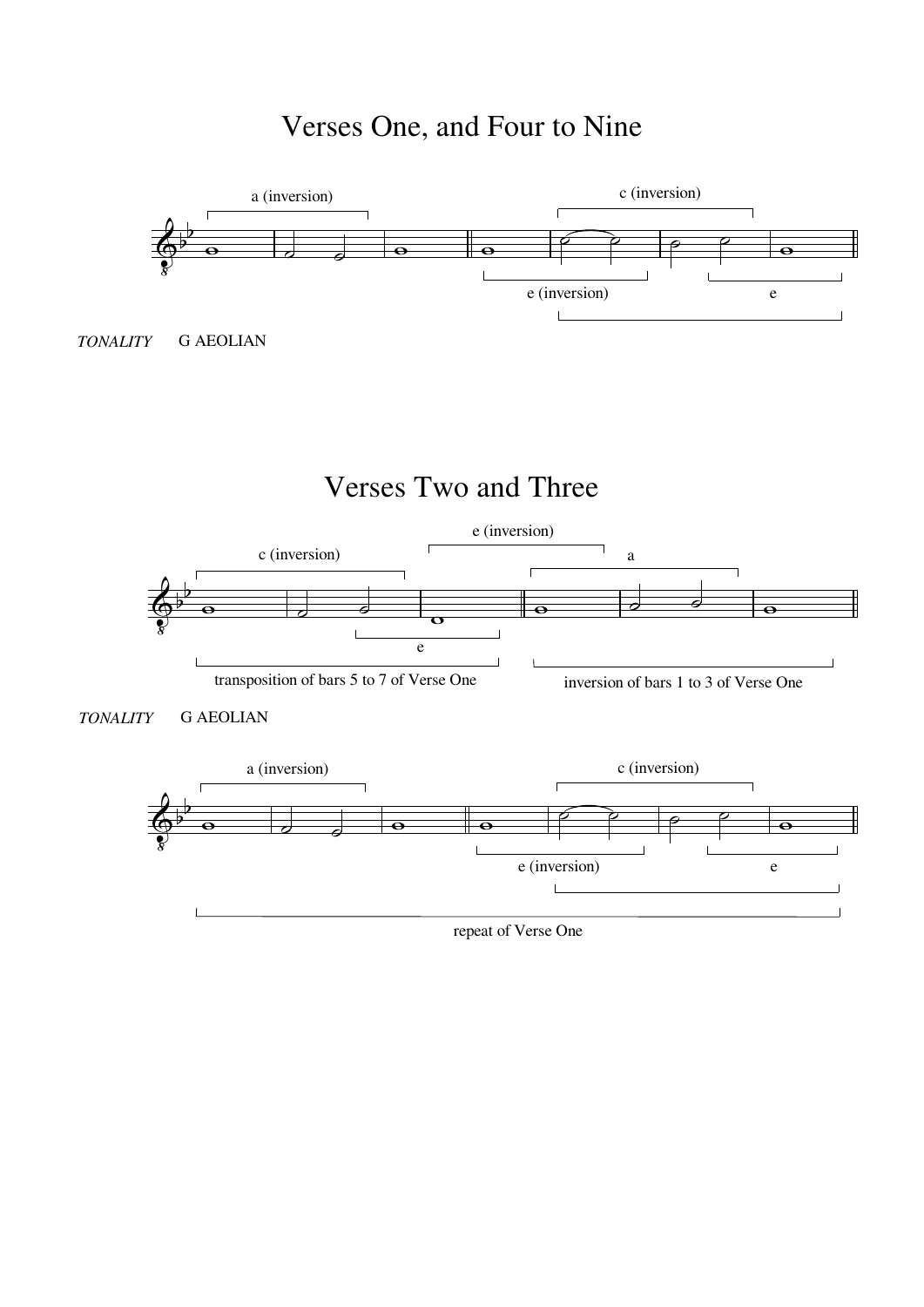#### O My People (2)



*TONALITY* G AEOLIAN

\*5 chord also contains Vc of following chord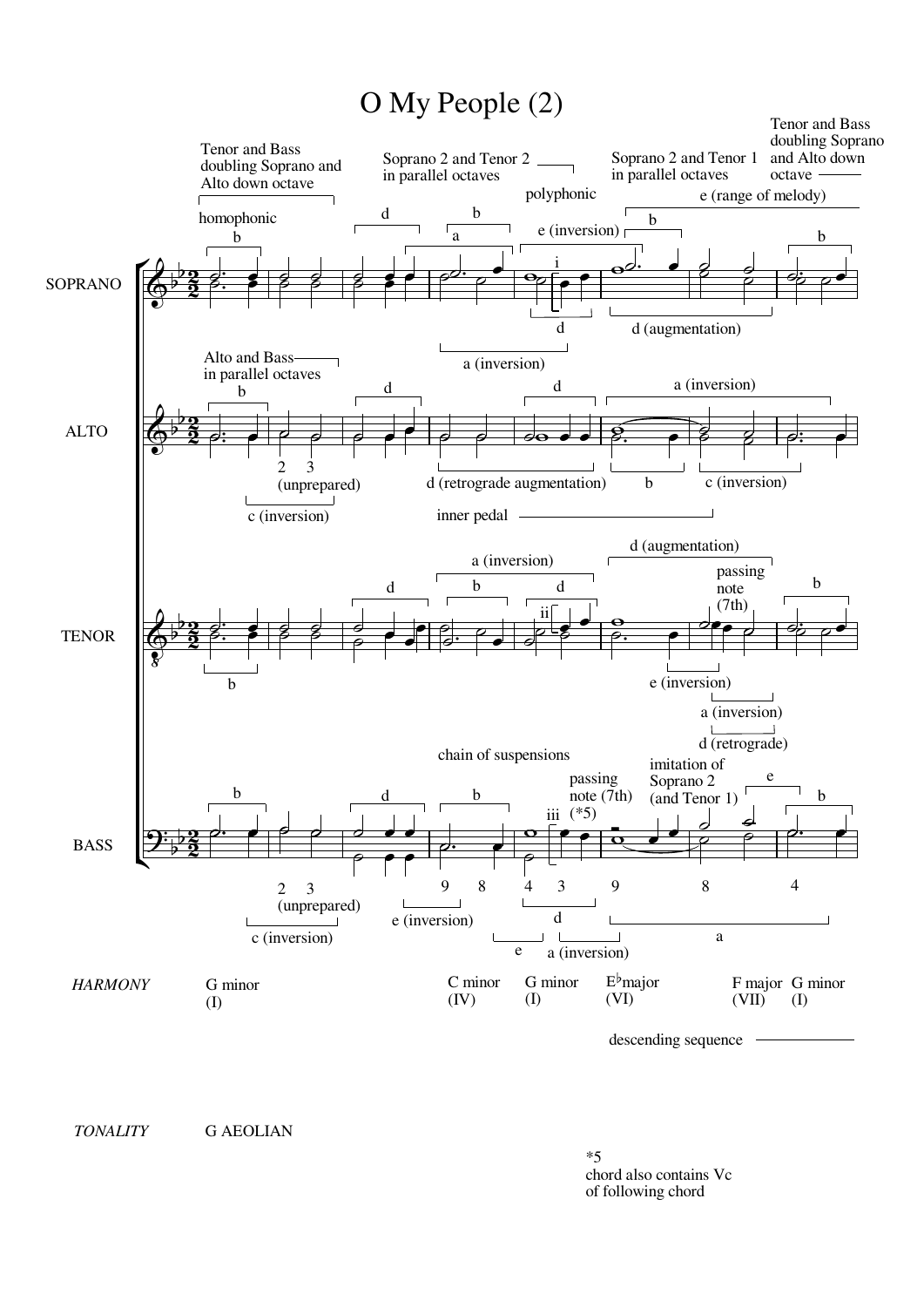

\*6 implication of Ic simultaneously with V (bitonal)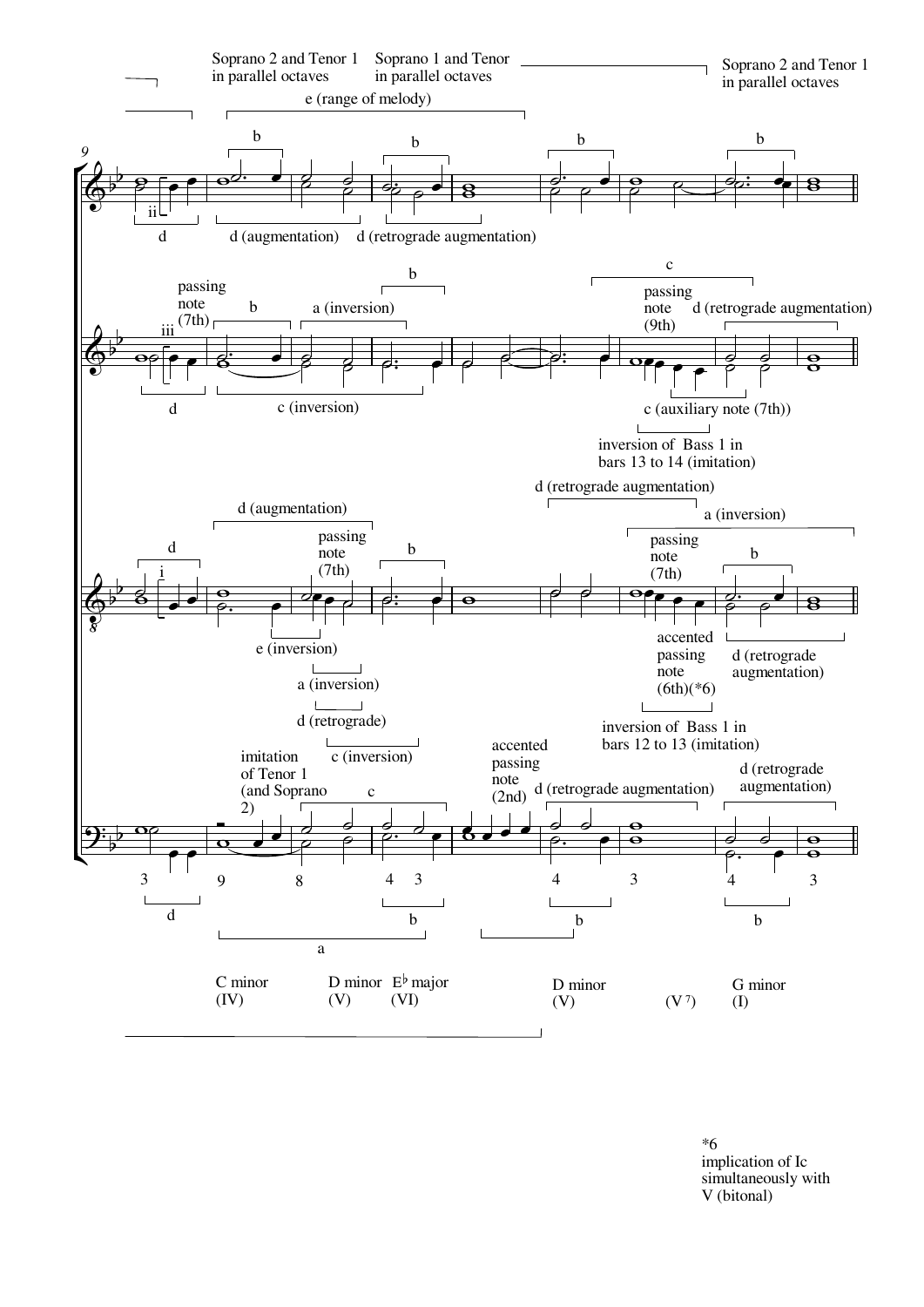

#### Holy is God